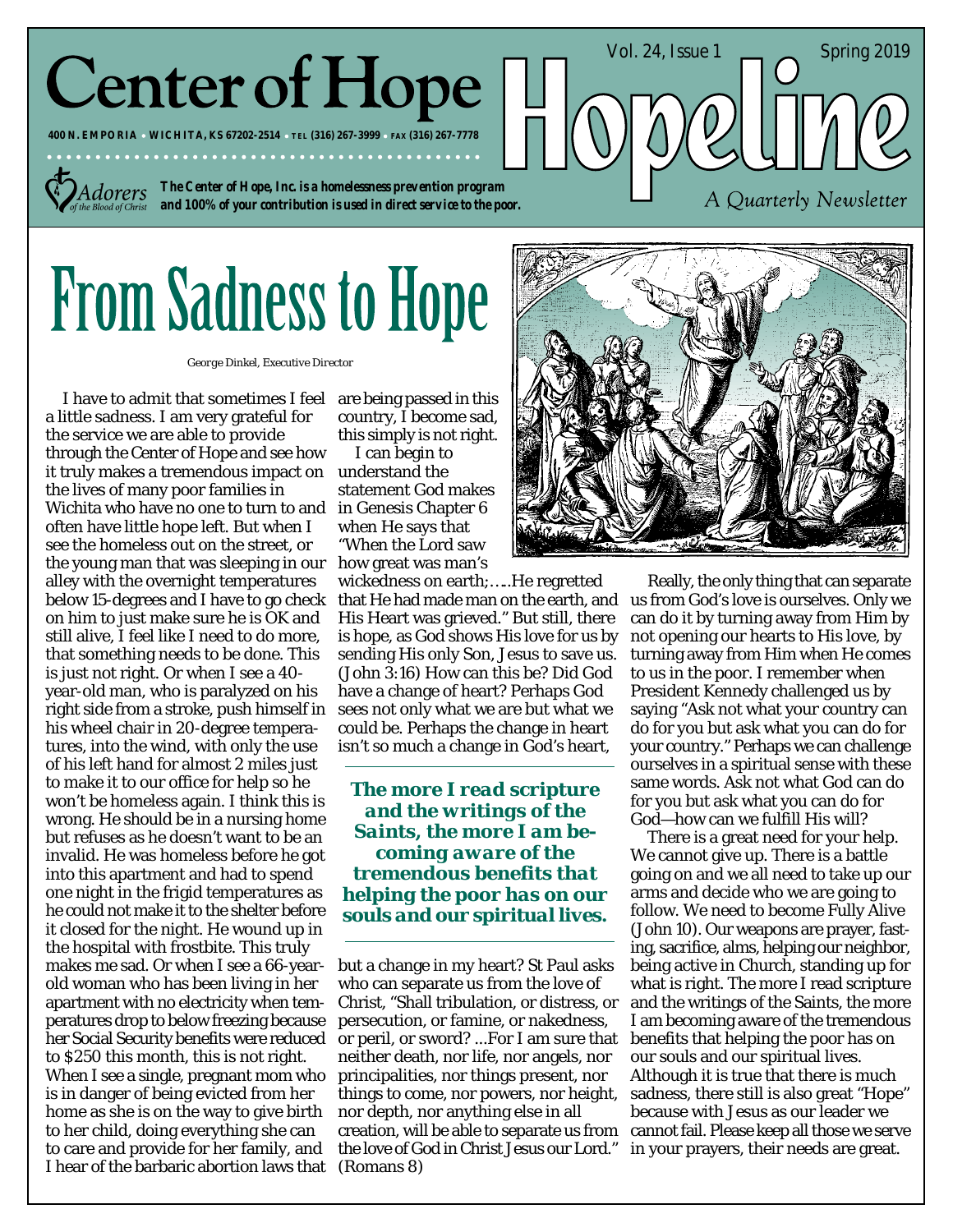**COH Board of Directors:** Chair: J.V. Johnston Vice-Chair: Tom McGrath Secretary: Sr. Janet Rowley, ASC

**Board Members:** Sandi Baalman Johnnie Bell Glen Dolezal Jennifer Gantz Kathy Kehr Sr Angela Laquet, ASC Christopher Magana Angela McCoy Scot Pennington Collin Stieben Curtis Warren Joe Warren John Weir Sr. Susan Welsby, ASC Janice Yaeger **CENTER OF HOPE, INC.** *sponsored by the Adorers of the Blood of Christ* **Executive Director** George Dinkel **Staff:** Sr. Becky Balthazor, ASC Jane Hermann Adriana Palma **Volunteers: ASC Associates** Maralene Balthazor Mary Corrigan Drew Doffing Monica Doffing Jerry Dooley Brenda Eck Rebecca Elpers Jerry Ewald Bill Gress Donna Harris Debra Hartman Anne Hickerson Connie Hotze Fran Hunter Andrew Jaramillo Victoria Jackson Rachel Lewis Sally Ann Liebst Vernon May Carol Meyer Rosemary Miano Vanessa O'Brien Lisa Joan Oehmke Anthony Osio Marilyn Osio James Ramsey Phyllis Ramsey Lori Rathert Cheryl Reichenberge Sr. Tarcisia Roths, ASC Dian Rusk Mary Santiago Treva Schaffer Jacqueline Schmidt Sr. Deborah Schovanec, ASC Eldon Schumacher Diane Simon Elisabeth Sims Barbara Smith Joe Stuhlsutz Lacey Vess Mary Jobe Waddill Barbara Wattman Larry Webb Linda Webb Marilyn Wells Nicole West Amber Wilson

**www.centerof hopeinc.org** Patricia Yates

Carolyn Winn Janice Yaeger

## 2019 Center of Hope Dinner

The Center of Hope is hosting the Annual Benefit Dinner on Sunday, April 29, 2019 at the Newman University Dugan Library & Conference Center. The doors open at 5:00 p.m. with a private reception for those purchasing a table and 5:30 p.m. with a wine and

beer reception for all guests.

The theme for the evening is "There's No Place Like Home" from the Wizard of Oz. We will have life-size Wizard of Oz figures for pictures. The event includes a raffle, a silent auction and a live auction with some

really great items including a dinner with the Bishop, a one-hour ride on a Stearman biplane, vacation "get-a-ways," country club golf outings, WSU Coach for a day, Royals/Chiefs tickets and many other spectacular items. For all you "Dorothys" out there, feel free to wear your ruby red slippers.

To top off the evening event we will sell keys to a locked treasure chest containing treasures valued in excess of \$2,000.

We would especially like to recognize our Dinner underwriters: Sisters Adorers of the Blood of Christ, Cargill, House of Schwan,

> Learjet, Legacy Bank, Mill Creek Lumber, Newman University, Skyward Credit Union, Star Lumber, Spirit Aero Systems, and Warren Homes. We sincerely appreciate their contributions to make this event special.

> We look forward to seeing you at the Dinner. **Reservations**

**are required.** Please register early so we have a place reserved especially for you. You can register by calling 267-3999 or mailing your registration to: Center of Hope, 400 N Emporia, Wichita KS 67202. A copy of the Dinner invitation can be downloaded from our website: centerofhopeinc.org.

### In Memory of Two of Our Beloved Volunteers

I am very sad to report the loss of two of our Center of Hope Volunteers. I feel so privileged that I had the opportunity to not only work with them as volunteers but more importantly to come to know them as friends.

#### **Frank Kastor**

I am very sad to report that Frank Kastor recently passed away. Frank was a long- time volunteer for the Center of Hope who touched not only the lives of many of the poor families in our community in danger of being homeless but also the lives of the Center of Hope staff and volunteers. His humble way of working with the people and his playful wit will always be remembered. He was always kind and considerate. He will be greatly missed.

#### **Jeannie Rosenhamer**

I am also very sad to report of the loss of Jeannie Rosenhamer. Jeannie was a long-time volunteer / friend of Center of Hope who helped in many different areas of our ministry from distributing food through the Prairie Land Food Program, to completing intakes for those in need, to taking calls on Monday for those seeking assistance to suppling bread for our food pantry. Jeannie always had a great faith. She had a special love for others, especially the unborn and would do anything she could to help those truly in need. She has been an inspiration to all of us at the Center of Hope. She will be greatly missed.







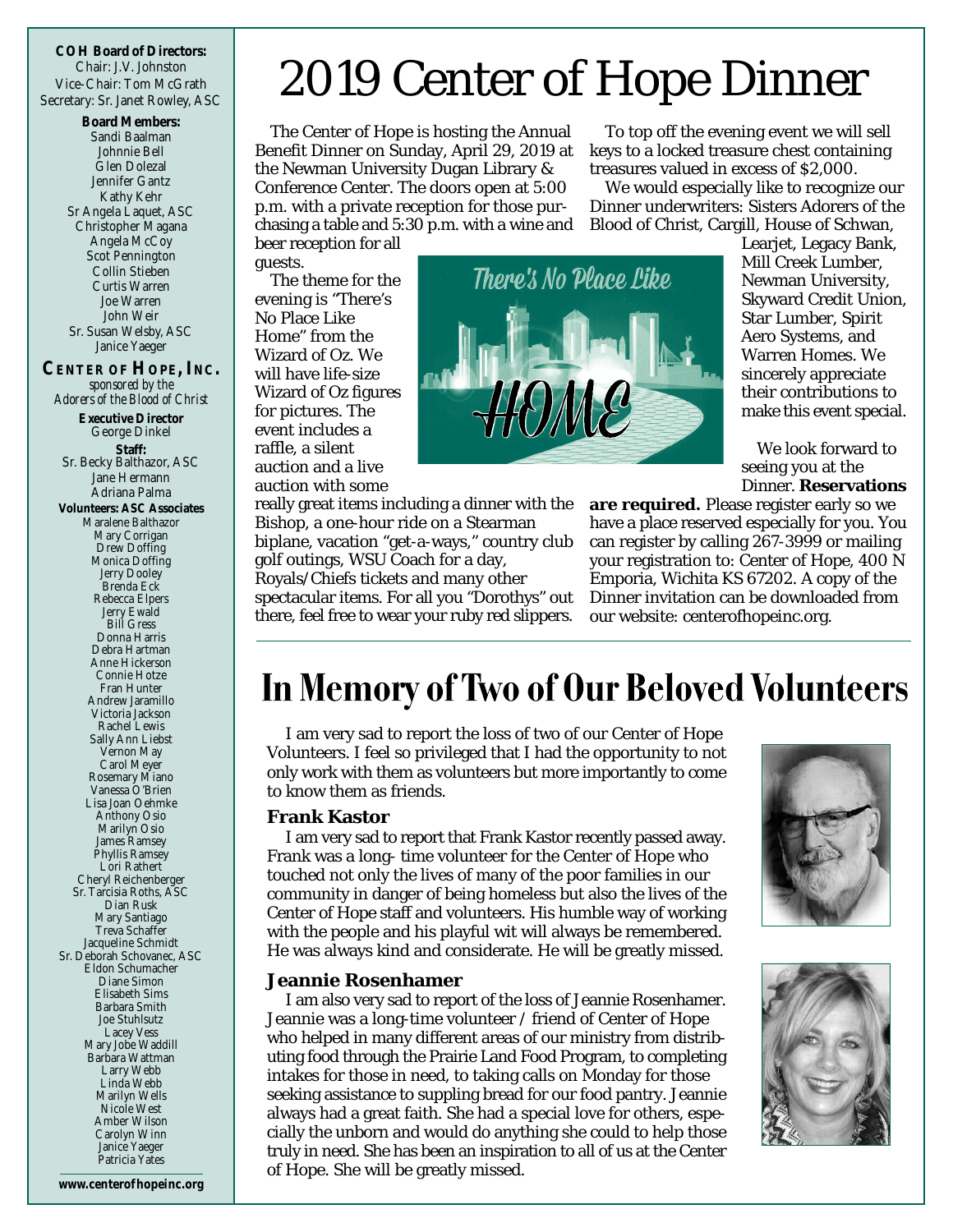**These pleas from the poor give vivid testimony to the plight of many in our midst and represent the urgent need of so many who come to the Center of Hope. Following are excerpts from clients:**

# **The Cry of the Poor**

 *I just got off the phone with a mother who has a child. She is a single parent with no other resources. She has been doing okay until this winter and her Westar bills have been high for December and January. She owes a total of \$467. She was embarrassed and said she has never had to ask for help but she works at a restaurant and they have been sending her home early and she is not working as much.*

 *I have been calling for three weeks trying to get ahold of you guys to make an appointment with my eviction notice and utility bills notices, but I know call volume is huge. I am six-months pregnant, my husband left a month ago and left me with all the overdue bills and no support, and I am working as much as I can to get caught up, but it's overwhelming. I am seeing if there's any way to make an appointment so I can come talk to someone about my situation. Please, let me know ASAP. I am working as much as possible.*

 *We need services to support. I have two adopted grandchildren who are high needs and I'm widowed. We need help with utilities and food*

 *Unable to work due to medical issues. I have recently filed for disability. I just have no income. I am really embarrassed but I need the help. Thank you!*

 *I was reaching out to you in regards to a patient referral. The patient is currently in PT due to stroke. He had been working side jobs for the past few years but has been unable to keep his utilities on and they were disconnected. He currently has an outstanding \$1200 balance on Westar which is a very large amount that he cannot make up in the foreseeable future. He is pending to discharge next Thursday.*

 *I am homeless and pregnant. I was wondering if I can get help paying to rent a room for \$250. So I can get off the streets. Please contact me.*

 *I had submitted a Project Deserve application due to a loss in hours at my current job, my hours have now been cut again and I have a 9-year-old son with Cerebral Palsy and I don't want our electricity shut off because I can't pay the bill. I can't even make my rent payment and I have been looking for another job but it's hard with limited nursing for my son. Could you please see if my application has been processed so I know what my next steps are. Thank you and God Bless.*

 *I am needing help with paying my rent or else I will be kicked out with nowhere to go. I have a 5-year-year as well.*

- *I am looking for help with a much needed deposit on an apartment. My two kids and I have been homeless since around the end of June. I have struggled every month since trying to find us another place to call home, this month I found that place.*
- *I have fallen on hard times and would like to know if someone could help with my rent this month? My son has been in and out of the hospital because of his asthma, which has made it hard for me to work. Thanks!*

## **Did you know?**

Of those who are homeless in Wichita, 29% are suffering from substance abuse or addictions. 34% have mental illness. 19% are victims of domestic violence and 11% are veterans.

## A Prayer

Attributed to St Francis of Assisi

May God bless you with discomfort At easy answers, half-truths, and superficial relationships, So that you may live deep within your heart.

May God bless you with anger At injustice, oppression, and exploitation of people, So that you may work for justice, freedom and peace.

May God bless you with tears To shed for those who suffer pain, rejection, hunger and war, So that you may reach out your hand to comfort them and to turn their pain to joy.

And may God bless you with enough foolishness To believe that you can make a difference in this world, So that you can do what others claim cannot be done, To bring justice and kindness to all our children and the poor.

### Center of Hope Recognition Gifts

Melanie & Brady Boyd Center of Hope Staff, Board of Directors, Volunteers and their families Ed Deimeke Jim Daniels George Dinkel Jane & Joe Farmer Fr Ken Van Haverbeke Jon Lewis Ella Mai McGuire Maureen & Nick Moeder A.J. Orth Emma Orth Hannah Orth Olivia & Dan Vogt Robert & Mary Waddill

#### **IN HONOR OF IN MEMORY OF**

Charles & Teresa Beckett Daniel H. Beckman Mary Ann Farmer Msgr. John Gilsenan J. Fred Hambright Frank Kastor Kenneth Owens John Parolo Jim Post Conner Richuber Jeannie Rosenhamer Keith & Mildred Rumsey